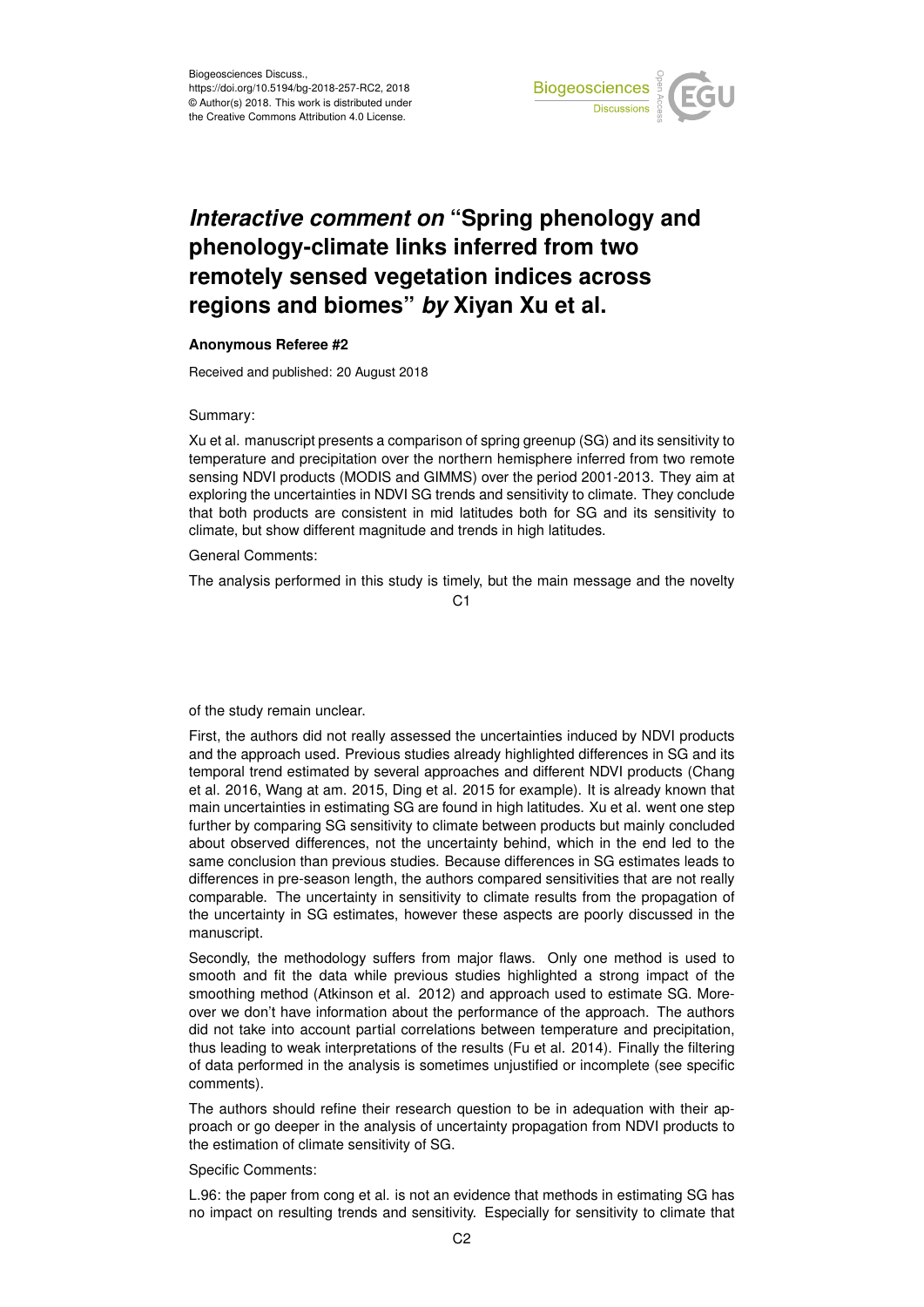requires the estimation of the pre-season length, there will be a propagation of errors that will influence final results.

L.135: now CRU-NCEP v.8 is extended to 2017. Remove "recently extended"

L.145: maybe use the median value.

L.142 & 179: Is 15days observation fine enough to estimate sensitivity to climate change properly? Moreover, is it significant to estimate the pre-season length with a 3days step when observations are performed every 15 days?

L.179-183:explain why?

L.184: the authors should use partial correlations to take into account co-variations of climate.

L.187 & 195: why removing positive correlations? Several studies highlighted different behaviours according to species and regions (Zhang et al. 2016 for example). By removing positive correlations you start the analysis by assuming that vegetation respond all the time negatively to climate change which is not true. If the aim is to compare both products the authors should keep all the information available.

L.194: OLS or SMA regression. In this case SMA regression are more appropriate

L.195: why not excluding non vegetated pixels? It would improve the analysis.

L.195: to avoid a bias due to the number of significant pixels, the authors should compare only pixels for which significant sensitivities can be estimated for both products.

L243: check partial correlations between SG temperature and precipitation.

L247: a significant correlation does not mean a control. Please reformulate

L.252-256: how does it relate to changes in SG?

L.271: Does +/- 7 or 4mm means a significant change in precipitation? .

C3

L.275: because we don t have the same pre-season length it is difficult to conclude.

L.280: why it is not responsive to precipitation?

L.283: percent compared to which value?

L.300: interesting result. It is consistent with field observations over Europe (Fu et al. 2015)

L.312: recent studies showed that CCI is better than NDVI in detecting phonological changes for evergreen (Gamon et al. 2016). That may explain the behaviour of evergreen vegetation in this study.

Technical comments:

Figures 2abc are not cited in the text

As you compare both products figure s1 is more relevant than figure 1. Try to use absolute or relative comparisons in the main figures and put absolute values in supp, also for fig3. Moreover the scale make it difficult to see where differences are null.

Atkinson, Peter M., et al. "Inter-comparison of four models for smoothing satellite sensor time-series data to estimate vegetation phenology." Remote sensing of environment 123 (2012): 400-417.

Wang C, Cao R, Chen J, Rao Y, Tang Y. 2015. Temperature sensitivity of spring vegetation phenology correlates to within-spring warming speed over the Northern Hemisphere. Ecol Indic. 50:62–68.

Ding M, Li L, Zhang Y, Sun X, Liu L, Gao J, Wang Z, Li Y. 2015. Start of vegetation growing season on the Tibetan Plateau inferred from multiple methods based on GIMMS and SPOT NDVI data. J Geog Sci. 25:131–148. Better consistency with observations is the threshold

Chang, Qing & Zhang, Jiahua & Wenzhe, Jiao & Yao, Fengmei. (2016). A